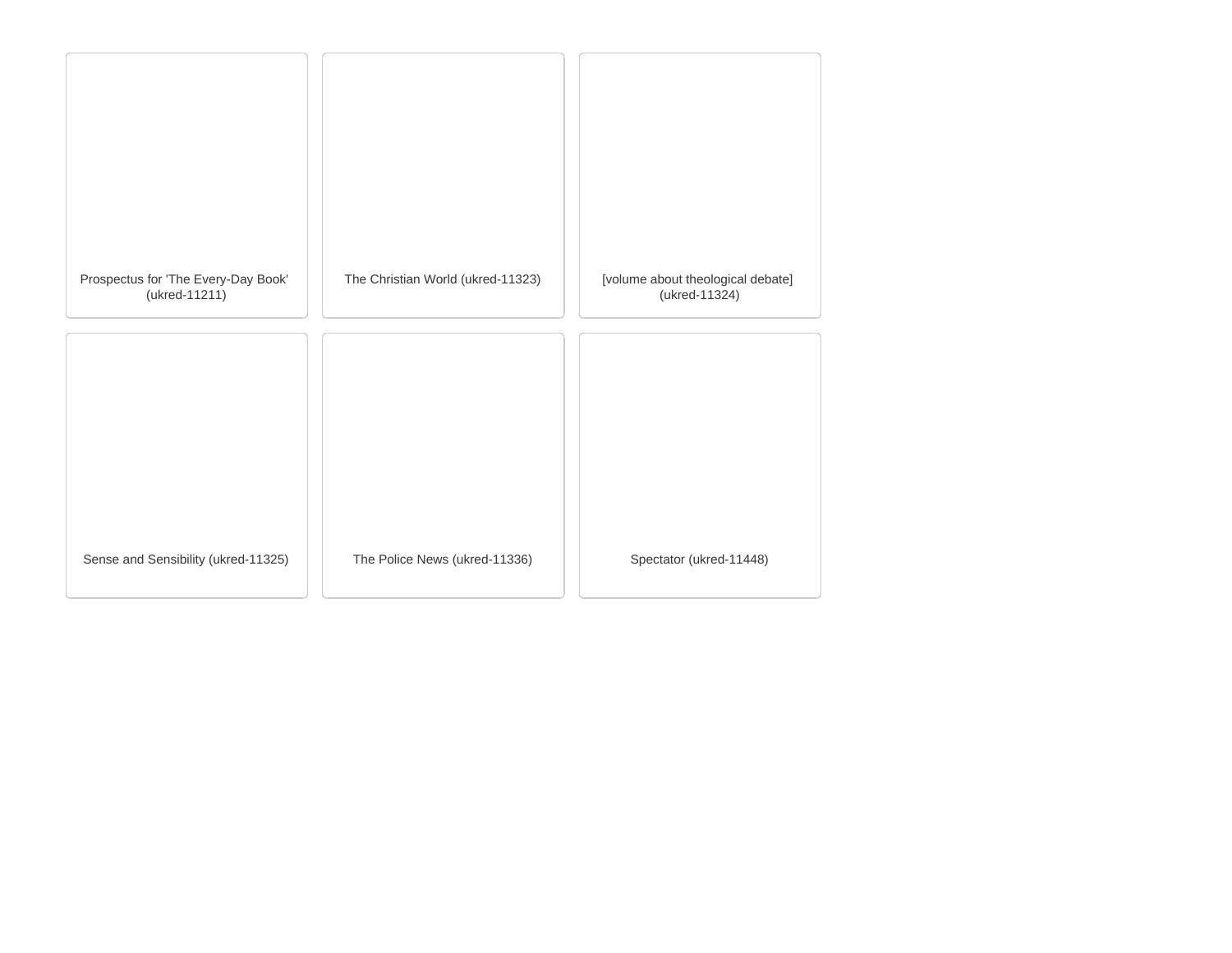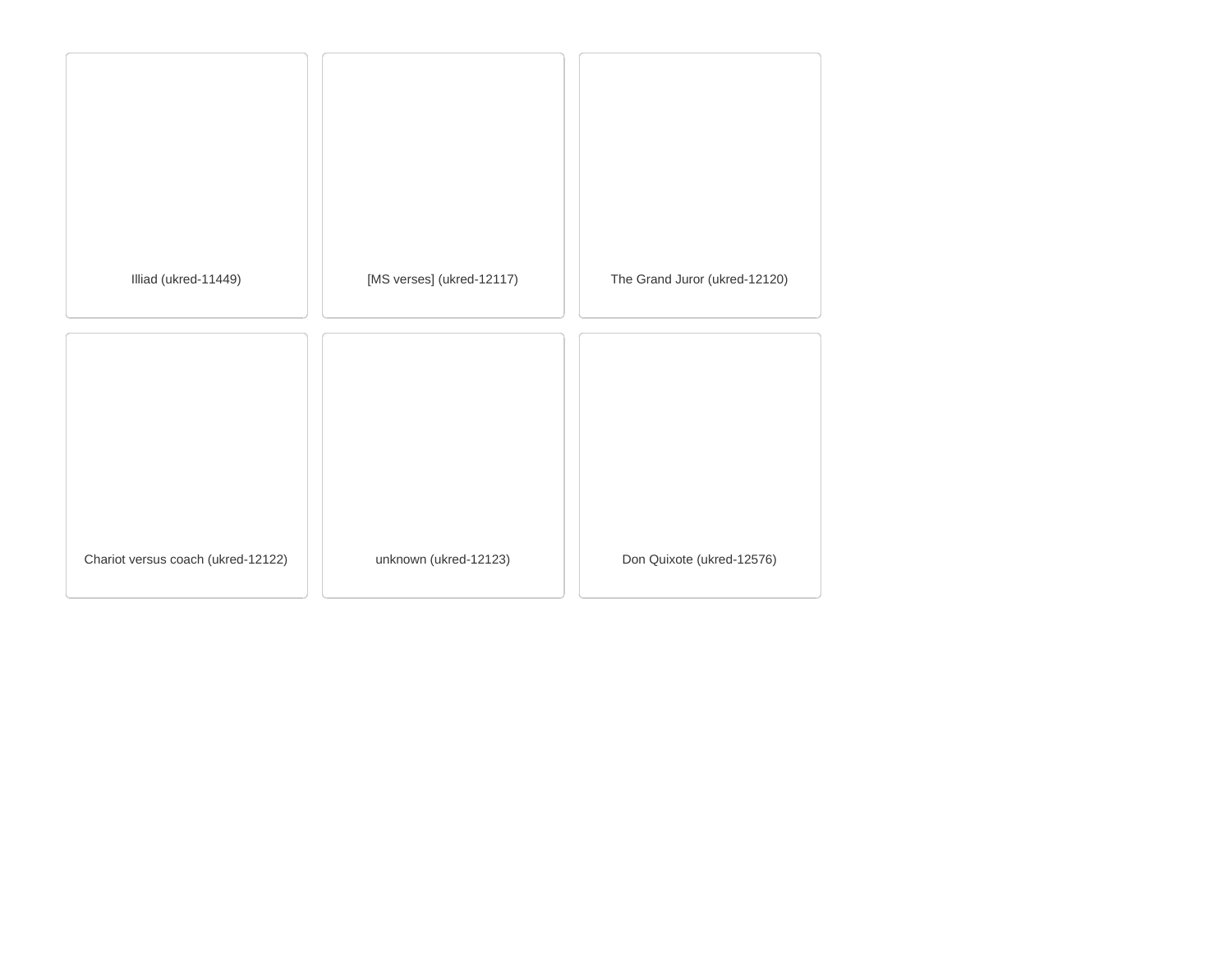| United Irishman (ukred-12722) | [London newspaper] (ukred-12741)  | Bible and Prayer Book (ukred-12843)  |
|-------------------------------|-----------------------------------|--------------------------------------|
|                               |                                   |                                      |
|                               |                                   |                                      |
|                               |                                   |                                      |
| Don Quixote (ukred-17197)     | [a Spanish grammar] (ukred-17198) | [a Spanish dictionary] (ukred-17199) |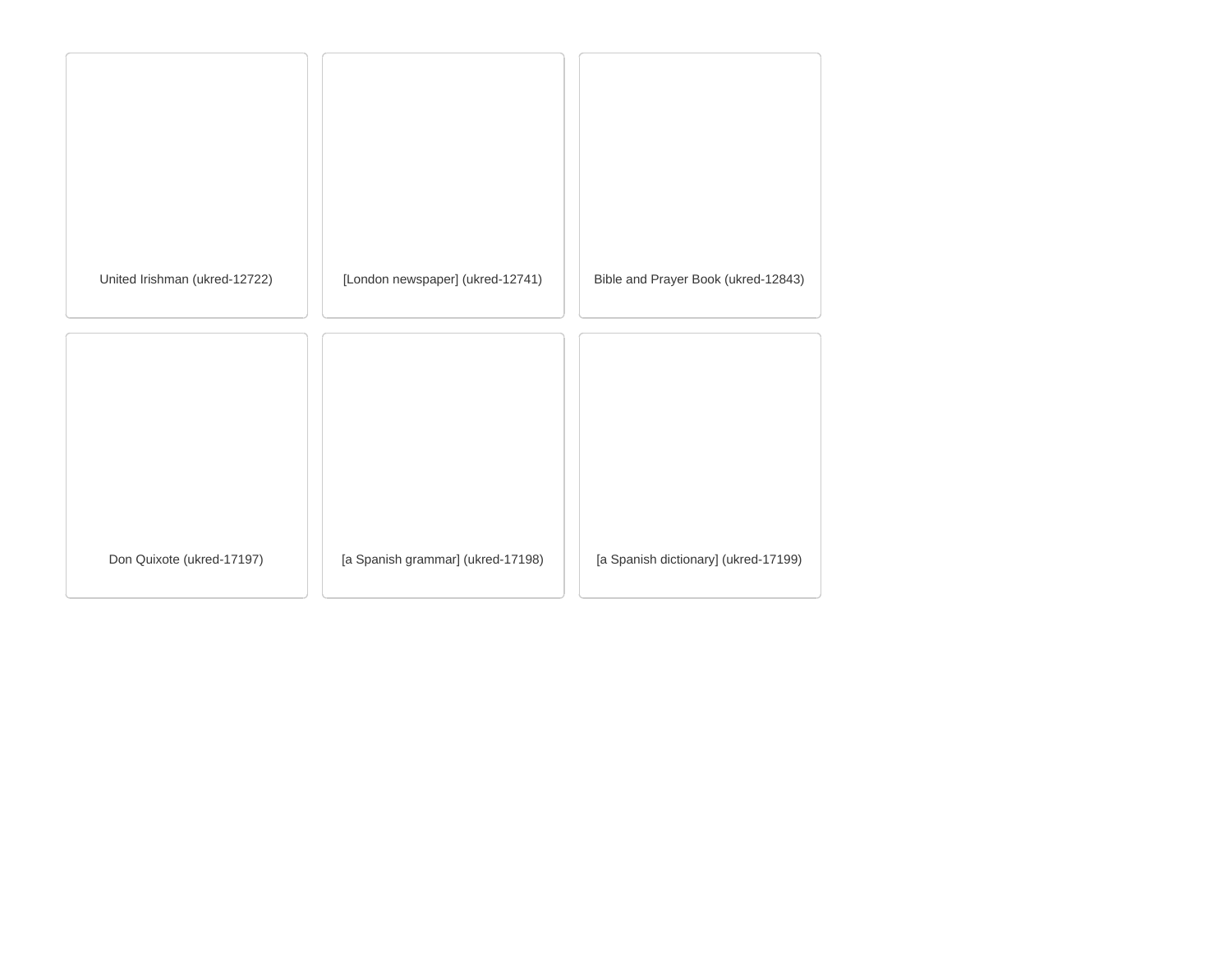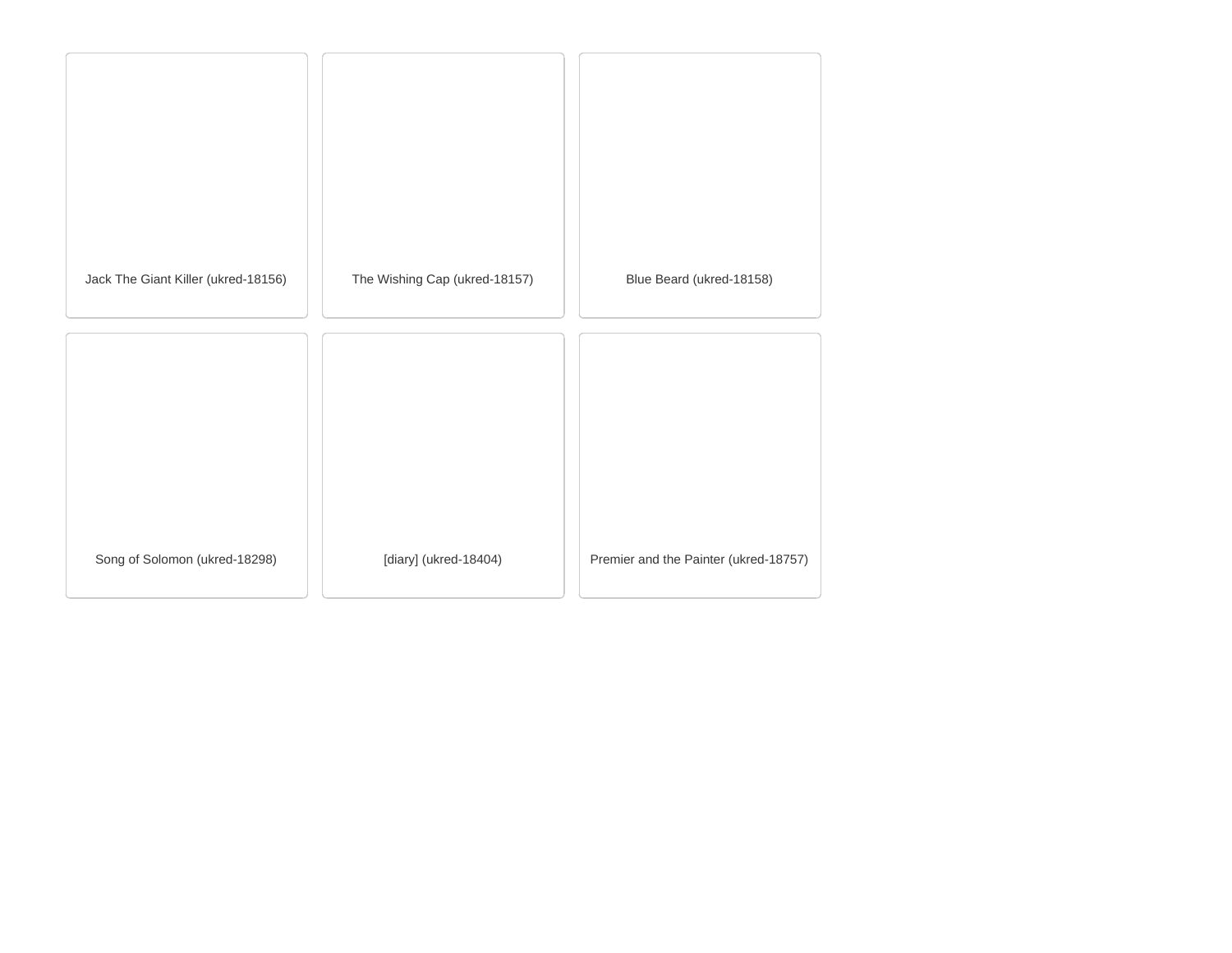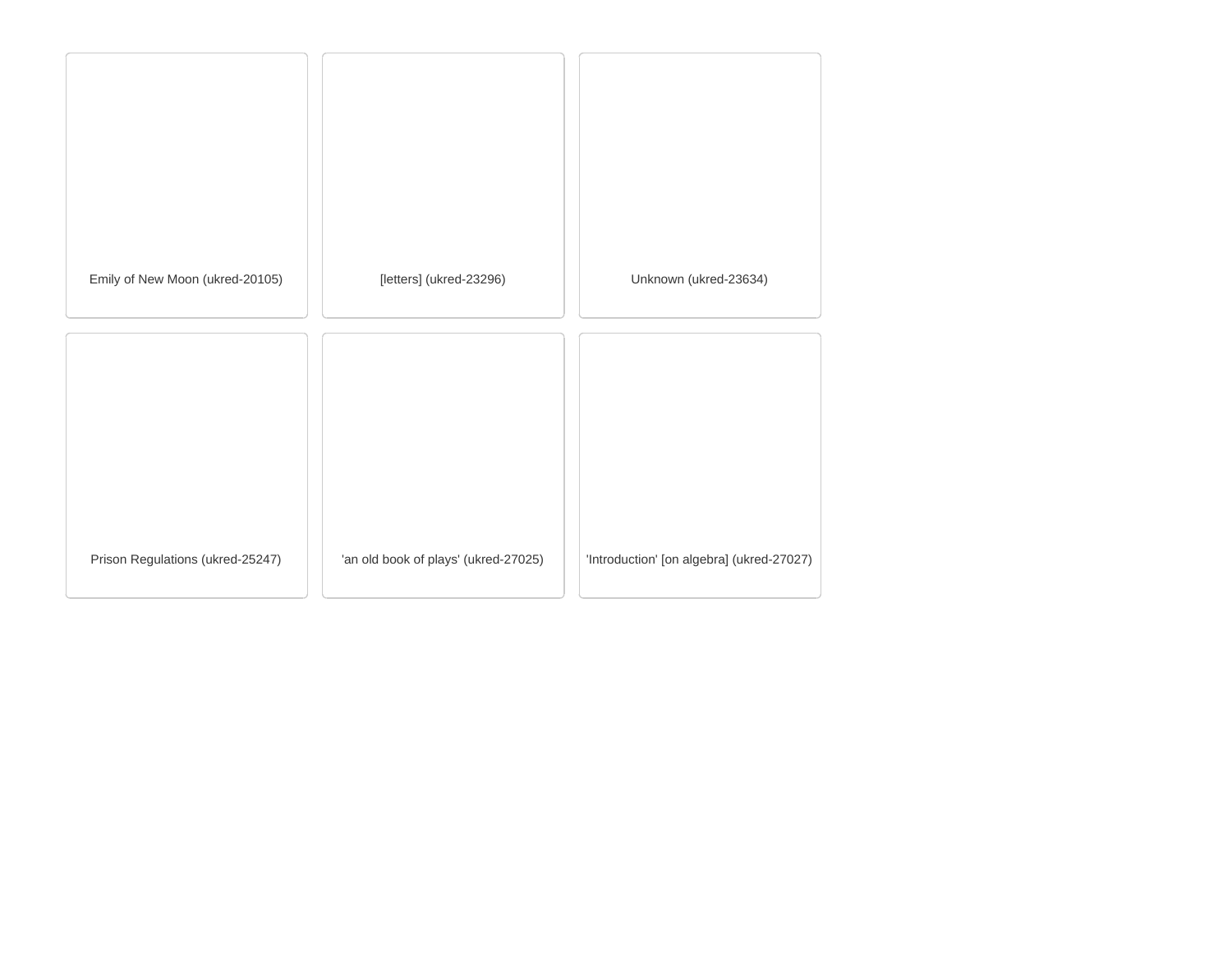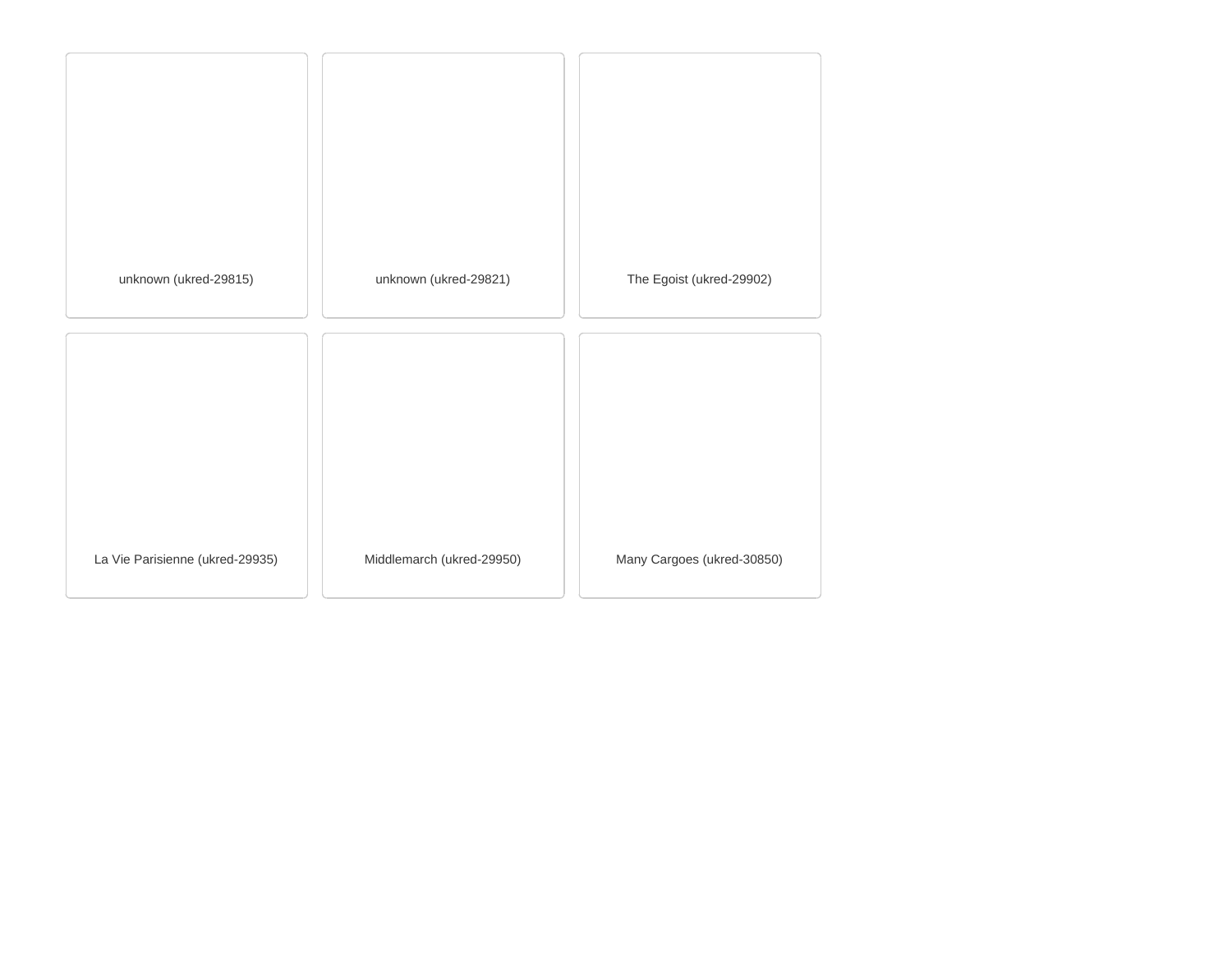| unknown (ukred-30878)              | [scraps of English newspapers] (ukred-<br>30904) | [English verse translations of Greek<br>plays] (ukred-30916) |
|------------------------------------|--------------------------------------------------|--------------------------------------------------------------|
|                                    |                                                  |                                                              |
|                                    |                                                  |                                                              |
| [unspecified novels] (ukred-30917) | Daily Graphic (ukred-31469)                      | Exton Manor (ukred-31969)                                    |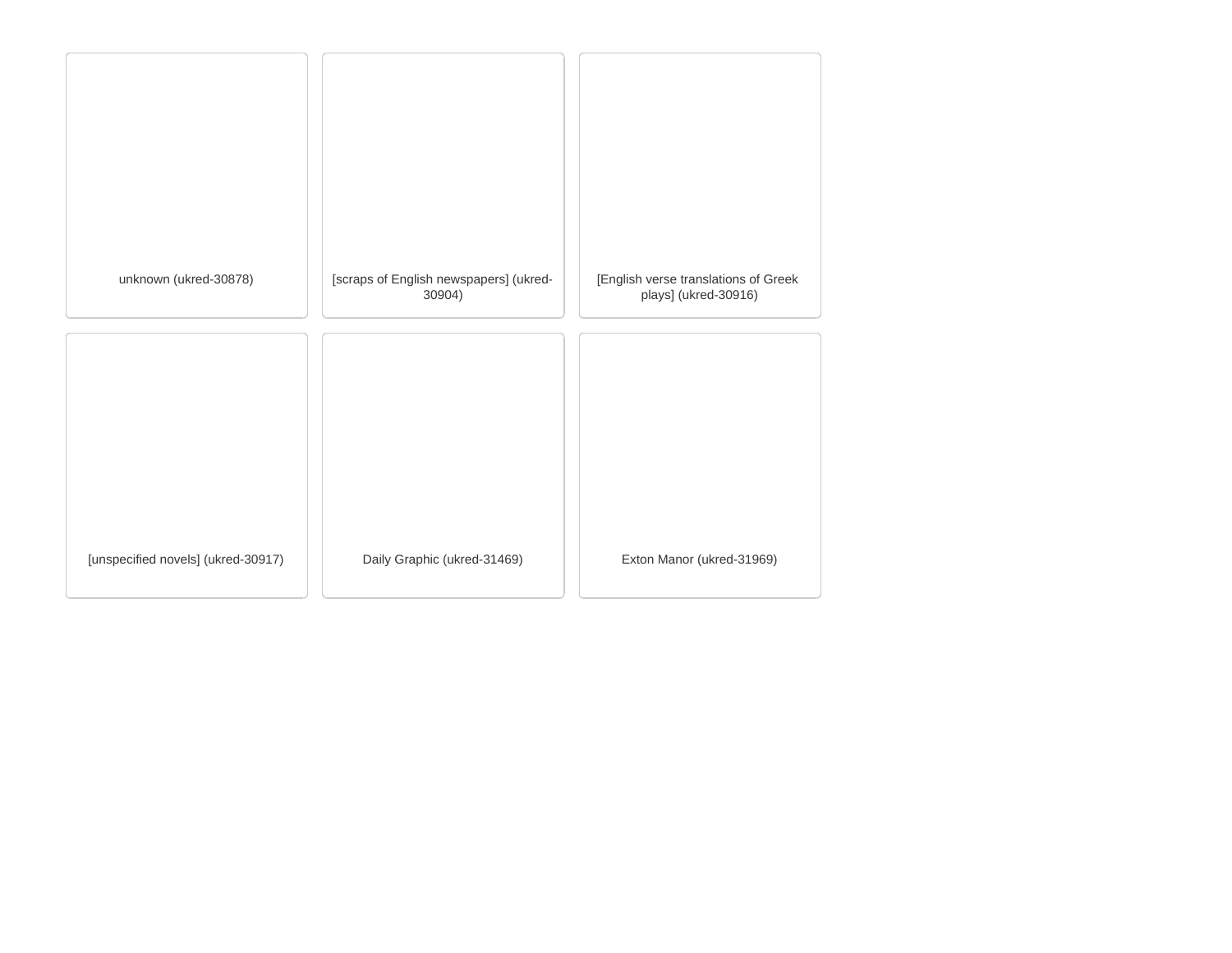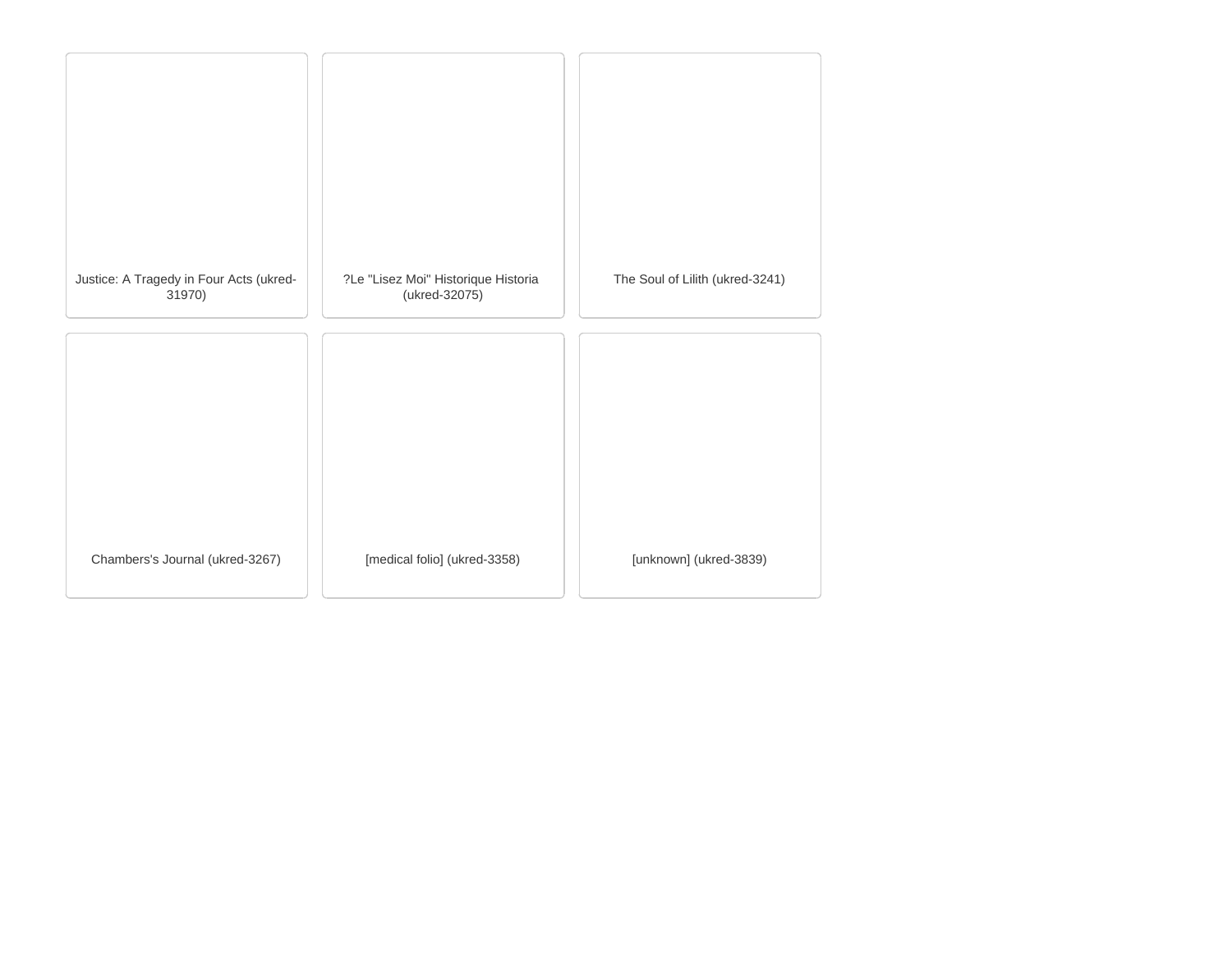